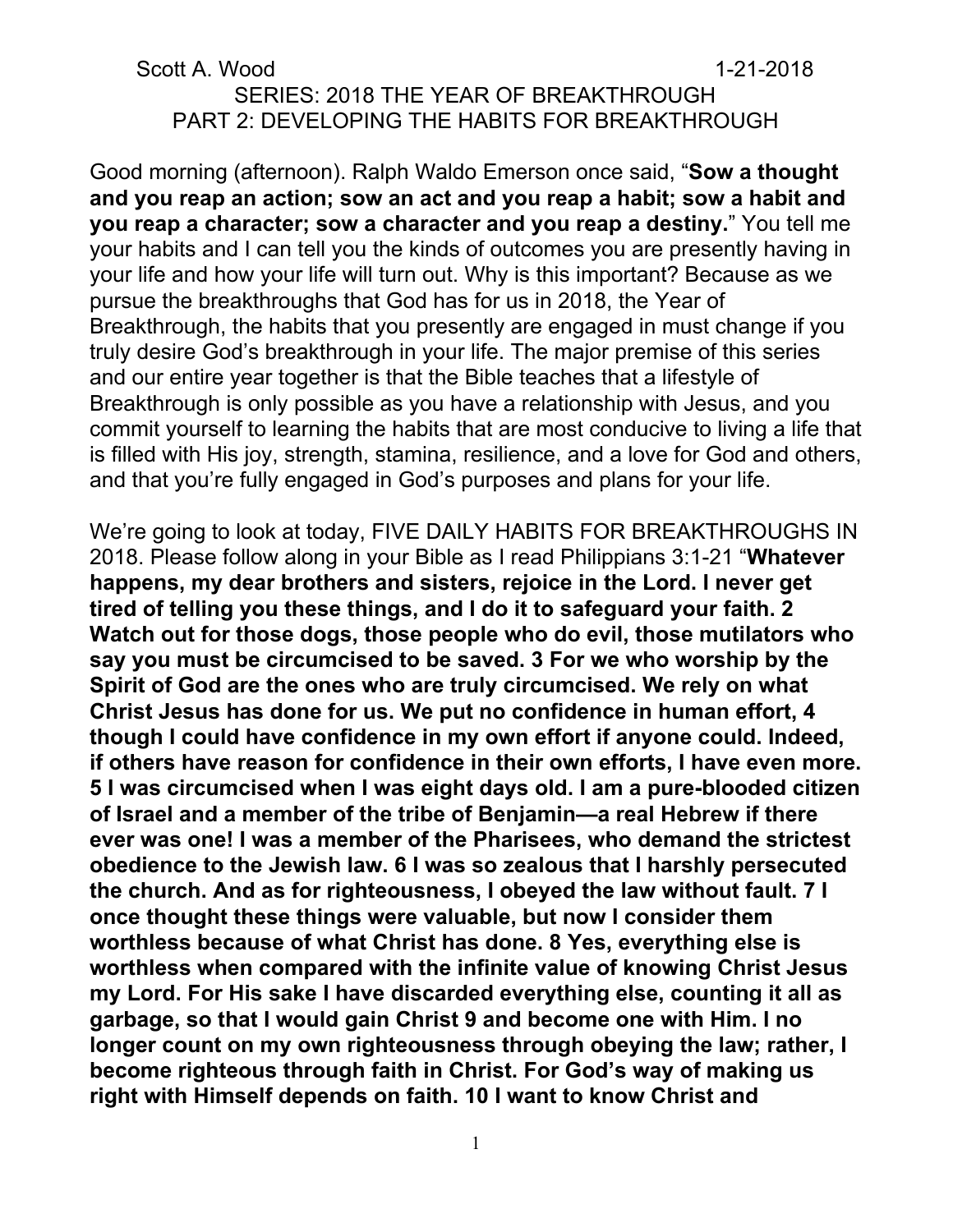**experience the mighty power that raised Him from the dead. I want to suffer with Him, sharing in His death, 11 so that one way or another I will experience the resurrection from the dead! 12 I don't mean to say that I have already achieved these things or that I have already reached perfection. But I press on to possess that perfection for which Christ Jesus first possessed me. 13 No, dear brothers and sisters, I have not achieved it, but I focus on this one thing: Forgetting the past and looking forward to what lies ahead, 14 I press on to reach the end of the race and receive the heavenly prize for which God, through Christ Jesus, is calling us. 15 Let all who are spiritually mature agree on these things. If you disagree on some point, I believe God will make it plain to you. 16 But we must hold on to the progress we have already made. 17 Dear brothers and sisters, pattern your lives after mine, and learn from those who follow our example. 18 For I have told you often before, and I say it again with tears in my eyes, that there are many whose conduct shows they are really enemies of the cross of Christ. 19 They are headed for destruction. Their god is their appetite, they brag about shameful things, and they think only about this life here on earth. 20 But we are citizens of heaven, where the Lord Jesus Christ lives. And we are eagerly waiting for Him to return as our Savior. 21 He will take our weak mortal bodies and change them into glorious bodies like His own, using the same power with which He will bring everything under His control."**

The first habit that Paul models here is this:

### **I. Every day: Rely on God's grace**

In v. 3 Paul writes, **"For we who worship by the Spirit of God are the ones who are truly circumcised. We rely on what Christ Jesus has done for us. We put no confidence in human effort."** There is a striking difference between religion and a relationship with the living God. Paul was adamant after Jesus revealed Himself to him that the only way you can have your sins forgiven, be reconciled and placed in a right relationship with Jesus and become a part of God's family, the church, is to accept what Jesus Christ has accomplished for you on the cross and to repent, turn from your sins and turn your life over to Jesus Christ. God says, "I don't want your religious routines, rituals and rules; I want your heart. I want to have a relationship with you." Dogs in Paul's day were zoological lowlifes, scavengers that were detested by the Greco-Romans society and considered unclean religiously by the Jews who sometimes used the term "dog" to refer to the Gentiles. Dr. Fee argues that Paul reversed the epithet; by trying to make Gentiles "clean" through circumcision,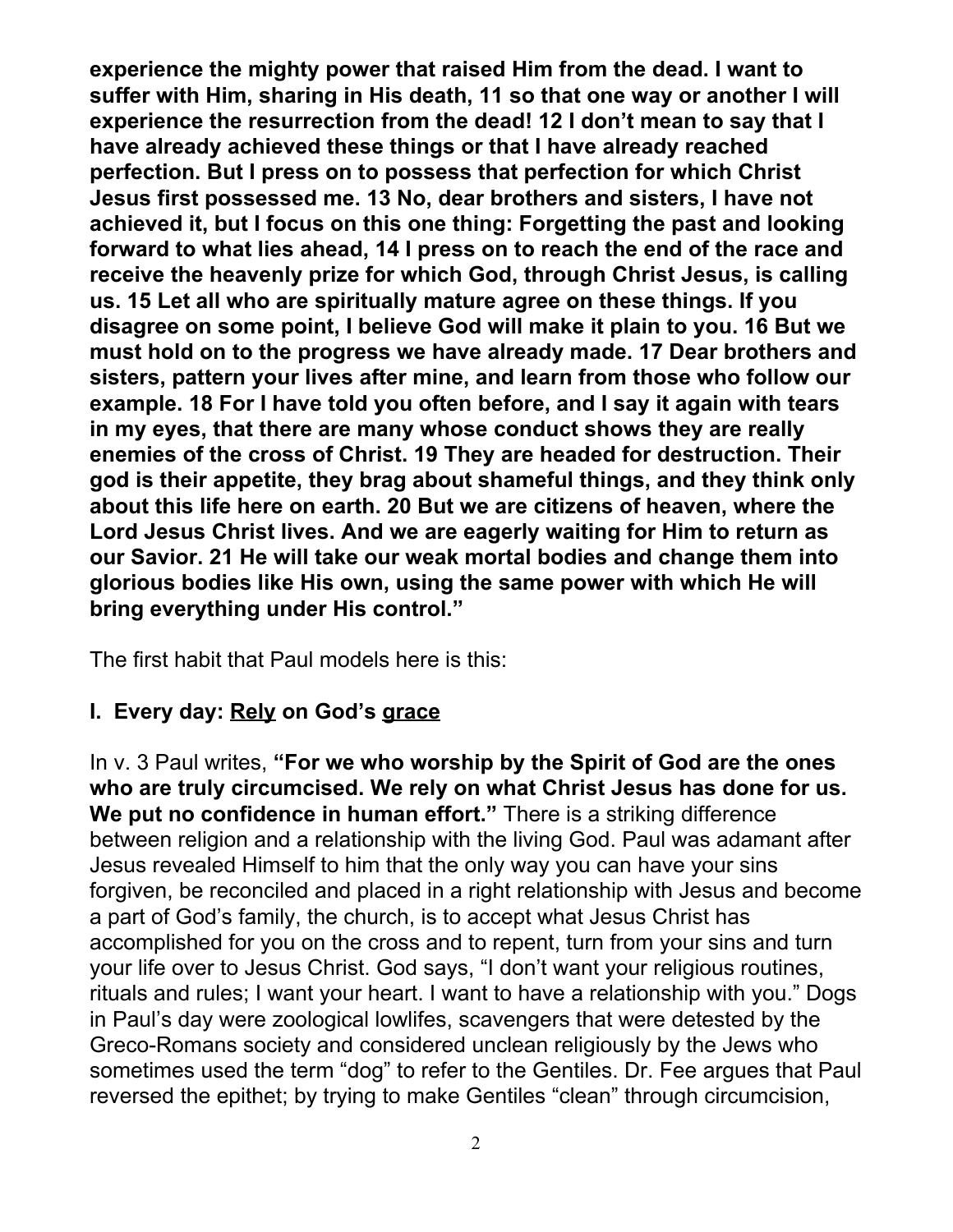the Judaizers become unclean dogs. They were using religion to control the gentiles who were accepting Jesus Christ as their Lord and Savior. They said that the Gentiles would have to be circumcised under the O.C. so that they could belong to the people of God, demonstrating their obedience to Christ. Paul threw a fit. He argues that every one of us who have surrendered our lives to Jesus Christ and we worship God by the power of His Holy Spirit are the truly circumcised. Why? Because we rely on what Christ Jesus has done for us. You cannot earn your way into God's love and family. It is only by receiving God's grace for you. You must relax and rely solely on who Jesus Christ is and what He did for you. One of the things that will rob you of your happiness is the first of five traps in this passage.

### **The** first **trap** is**: Legalism.**

What does this mean? What does Paul mean in v. 6 when he writes, "**And as for righteousness, I obeyed the law without fault."** Paul is saying that according to the Torah, the five books of Moses and the 666 laws within them, he had no blemishes on his record. As Fee writes, "**Paul scrupulously adhered to the pharisaic interpretation of the Law, with its finely honed regulations for Sabbath observance, food laws, and ritual cleanliness."** Righteousness concerning the law, right standing has nothing to do with God's character or the gift of right standing with God, but it is his righteousness according to the law. Paul argues that what makes this kind of righteousness so worthless is that it generates confidence in his own flesh, his own achievement based on Torah observance as opposed to the righteousness before God predicated on faith in whom Jesus is and what He did on the cross for us. You can tell if you are a legalist, trying to earn God's love, favor and eternal life by what you do. You are judgmental of other people. You will be harsh on others. It's because you're trying to earn God's love and favor, and you know deep inside you can never do that so you don't feel like you ever measure up. So you put others down. The more you live out your life based on God's grace, love, acceptance, and forgiveness, you will be more gracious towards others. This directly impacts your happiness and joy level. The biblical word for joy is Chara. The biblical word for grace is Charis. Joy and living in God's grace go hand in hand. Trying to prove your own righteousness, favor and place with God will lead to somberness, anger and arrogance. The first habit of happiness in this passage is **Rely heavily on God's grace.**

### **II. Every day: Resolve to know what matters most**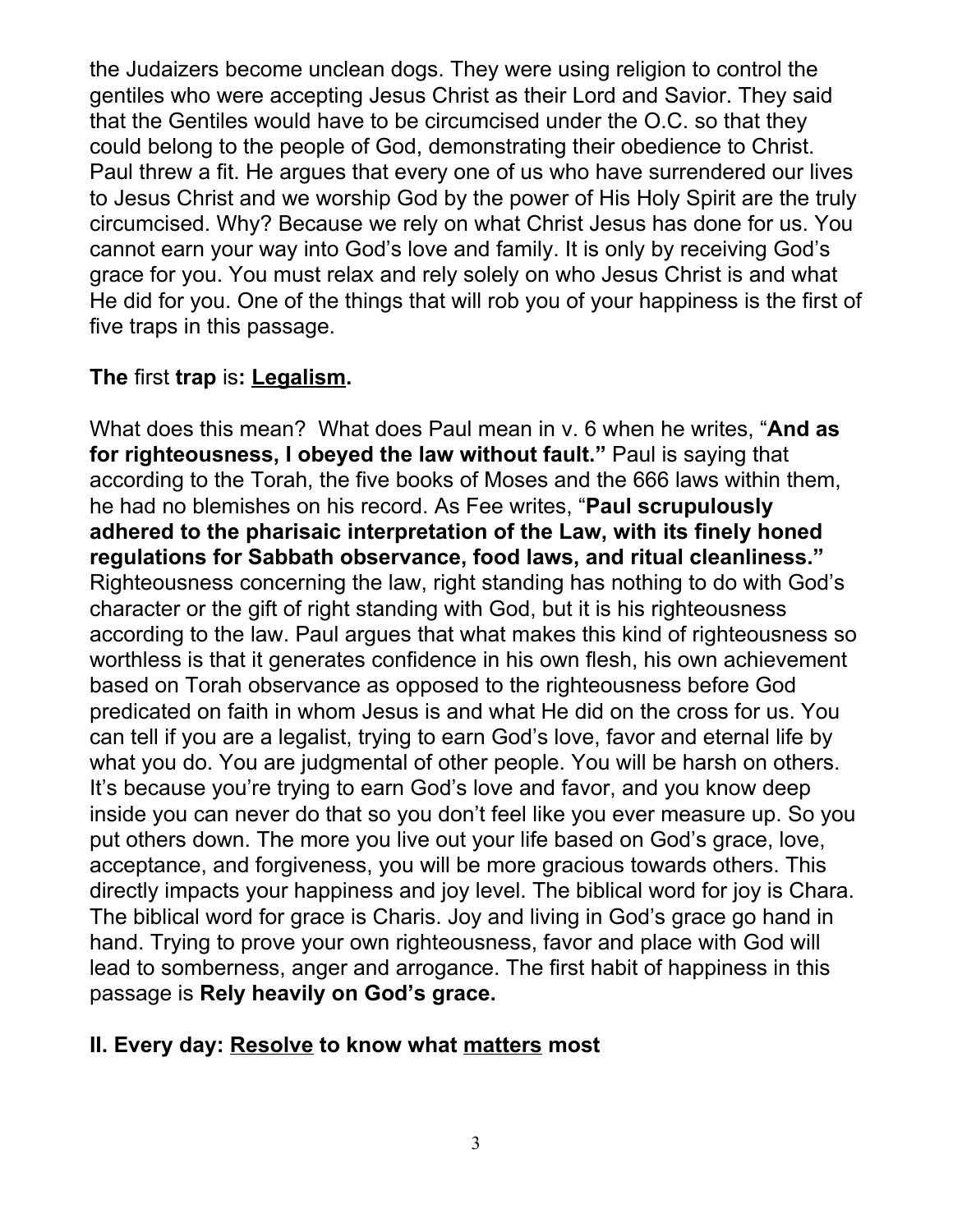This is key to maintaining your happiness and joy. This is where knowing your purpose every moment of every day is key. I must resolve to remind myself every day concerning what counts and what doesn't count. You cannot let yourself be distracted by what's inconsequential in life—by what's petty, trivial, and unimportant. Why is this such an important habit? Have you noticed just how easy it is to lose your sense of identity over something small? Paul says in verses 7-9 in order to keep your eyes on God's purpose, plan and glory you must focus on what really matters. **"I once thought these things were valuable, but now I consider them worthless because of what Christ has done. 8 Yes, everything else is worthless when compared with the infinite value of knowing Christ Jesus my Lord. For His sake I have discarded everything else, counting it all as garbage, so that I could gain Christ 9 and become one with Him. I no longer count on my own righteousness through obeying the law; rather, I become righteous through faith in Christ. For God's way of making us right with Himself depends on faith."** What was most important to you before you surrendered your life to Jesus Christ? Work? Career? Money? Sex? Drugs? Alcohol? Ambition? Being right? Becoming famous? Having to be in control? Being safe? Peace? Whatever it was you used to prop up your self-esteem, it doesn't matter anymore. How do you know if you're really saved? I can tell you. Your values change. If your values haven't changed, then Jesus Christ isn't your Lord and Savior. Paul says, "Everything else is worthless compared with the infinite value of knowing Jesus Christ my Lord." You cannot surrender your life to Jesus and not change. He changes your values. He changes how you now view God, yourself, others, and the world. But there is a pressure that is constantly trying to take control in your life.

This is our 2 nd **trap: Pop culture.**

The values of our culture, which the serpent deceived Eve with clear back in the Garden, are laid out for us in 1 John 2:15-16, **"Do not love this world nor the things it offers you, for when you love the world you do not have the love of the Father in you. 16 For the world offers only a craving for physical pleasure (Hedonism), a craving for everything we see (Materialism), and pride in our achievements and possessions (Humanism). These are not from the Father, but are from this world."** You must resolve to know and focus on what is most important. This is why you must be committed to God's purpose for your life. Jim Elliot, who is a well known missionary said, "The person is no fool who gives up what they cannot keep for that which they cannot lose." Jesus is my magnificent obsession. He is King of kings and Lord of lords. Everyone here who has surrendered their life to Jesus will rule and reign and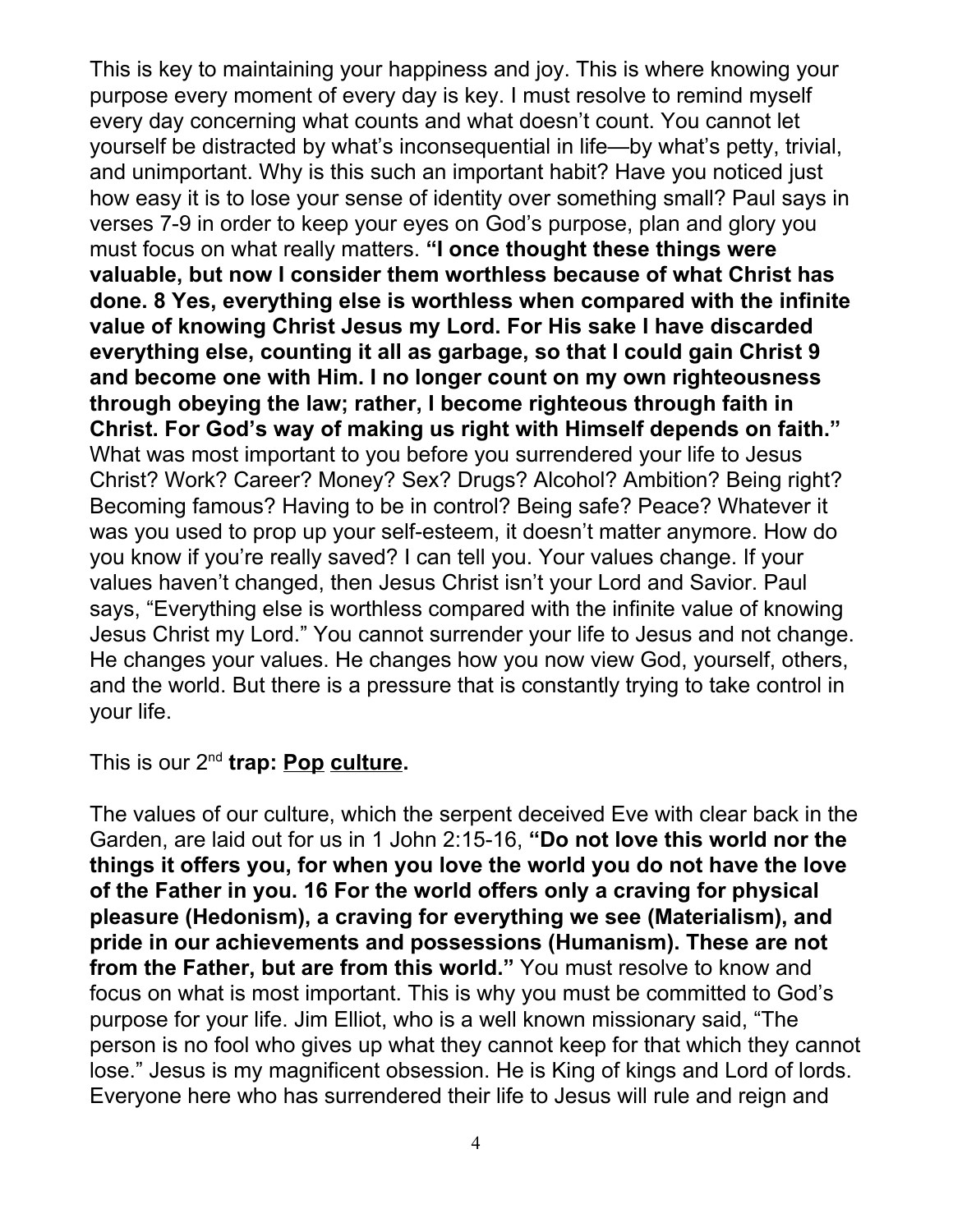live with Him in His eternal Kingdom. When you know what matter's most, all of the trivial things of life will not steal your joy or happiness.

# **III. Every day: Renew your commitment to know Jesus**

The truth is that you need to get to know Jesus better every day. When your feet hit the ground, you want the first words out of your mouth to be, "I desire and hunger to get to know You a little bit better, and I want to demonstrate my love for You a little bit more today." As Gordon Fee has argued that Paul has taken up the O.T. theme of "knowing God" and applied it to Jesus Christ. To know Jesus first has to do with Him revealing Himself to you. The first way that happens is for you to read the Bible on an ongoing basis so you can get to know His ways. In learning His ways you get to learn His character that lies behind His ways. To truly get to know God the Father, God the Son and God the Holy Spirit—this takes obedience and loyalty to Him through behavior that conforms to His covenant love and faithfulness. To know Christ and experience the mighty power that raised Him from the dead is to know Him as children and parents know each other, or wives and husbands—knowledge that has to do with personal experience and intimate relationship. It is this kind of intimate knowledge that makes Jesus Christ trustworthy. Part of the intimacy of knowing Jesus Christ is to participate in His sufferings. It is as we suffer for and with Jesus that we learn part of how He suffered for us, and it draws us closer to Him, and we cry out to Him for His presence and power. The trap in this area is the same trap for all our four relationships.

## **The trap** is**: Busyness**

We just get too busy, don't we? It is busyness that destroys relationships. It destroys relationship with your husband, your wife, and with your kids. It ruins friendships and it definitely robs you in your relationship with God. To get to know Jesus you've got to make time, and spend time with Him. It takes focused time. You can have focused intimate time with God in 15-30 minutes. If you have to start with 10 minutes then start there. Regardless of the amount of time you spend there's one thing you must do. Psalm 46:10 states it well. Read this verse out loud with me please, **"Be still and know that I am God."** In our Life Development 201, Pastor Rick will help you understand how to be still before God and what that all involves. 201 is about how you can nurture your spiritual growth by being still and learning to know God by listening to Him.

## **IV. Every day: Review where you need to grow**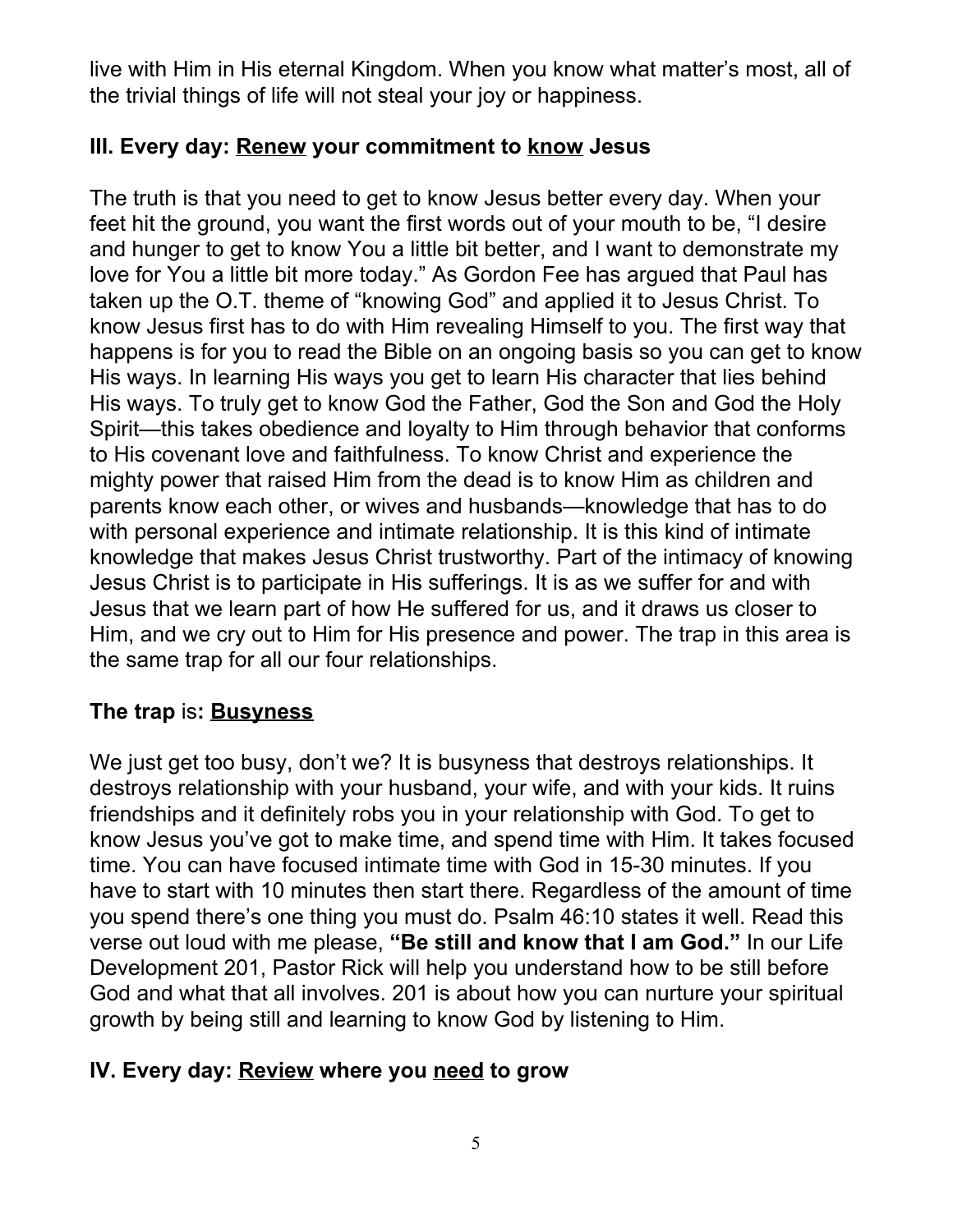This is an essential habit to grow in, especially this year where our theme is "2018: The Year of Breakthrough." It is important that you take time every day to reflect on our acronym **SERFVIP,** which stands for your **Spiritual, Emotional, Relational, Financial, Vocational, Intellectual and Physical** aspects of your life. This is where you reflect with God on **"Lord, where do You want me to grow? What do I need to work on? Where am I weak? Where do You want me to be stronger?"** A great verse for this kind of reflection is Psalm 139:23-24 **"Search me, O God, and know my heart; test me and know my anxious thoughts. 24 Point out anything in me that offends You, and lead me along the path of everlasting life."** Lately in the morning on my four mile walk I like to quote this verse and ask God to do a spiritual EEG and EKG on me. Tell me what You want me to work on today? Where must I keep growing in these 7 areas of SERFVIP? This takes humility but, loved ones, it is a habit that will lead you to a lifestyle of happiness and joy. It brings an incredible amount of security to know that Jesus is personally, through His Holy Spirit, directing you on what and where you can change, grow and succeed in fulfilling His purpose and plan for your life. Philippians 3:12-13 says, "**I don't mean to say that I have already achieved these things or that I have already reached perfection. But I press on to possess that perfection for which Christ Jesus first possessed me. 13 No, dear brothers and sisters, I have not achieved it, but I focus on this one thing: Forgetting the past and looking forward to what lies ahead,…"**

### What is **the Trap? Pride**!

Pride will keep you from growing in Jesus and a lifestyle of breakthrough. Why? Because the necessary breakthroughs most of us so desperately need have to do with our character, and usually pride, arrogance and hubris is at the core of our defects and sinful habits. Proverbs 11:2 says, **"Pride lead to disgrace, but with humility comes wisdom."** Proverbs 13:10 says, **"Pride leads to conflict; those who take advice are wise."** Breakthrough people never stop growing and learning. They never stop discovering, stretching and changing. If you've stopped growing I can tell you if you're not miserable you are most likely bored with your life. Growth, maturity, breakthrough, and humility go hand in hand. This is what Paul says in 2 Corinthians 13:5, "**Examine yourselves to see if your faith is genuine. Test yourselves. Surely you know that Jesus Christ is among you; if not you have failed the test of genuine faith."** One of the resources we use here in CR is what is called a spiritual inventory. You can check with our CR team and get a spiritual inventory. It's a checklist that helps you discern "What do I need to work on?" "Where do I need a breakthrough?"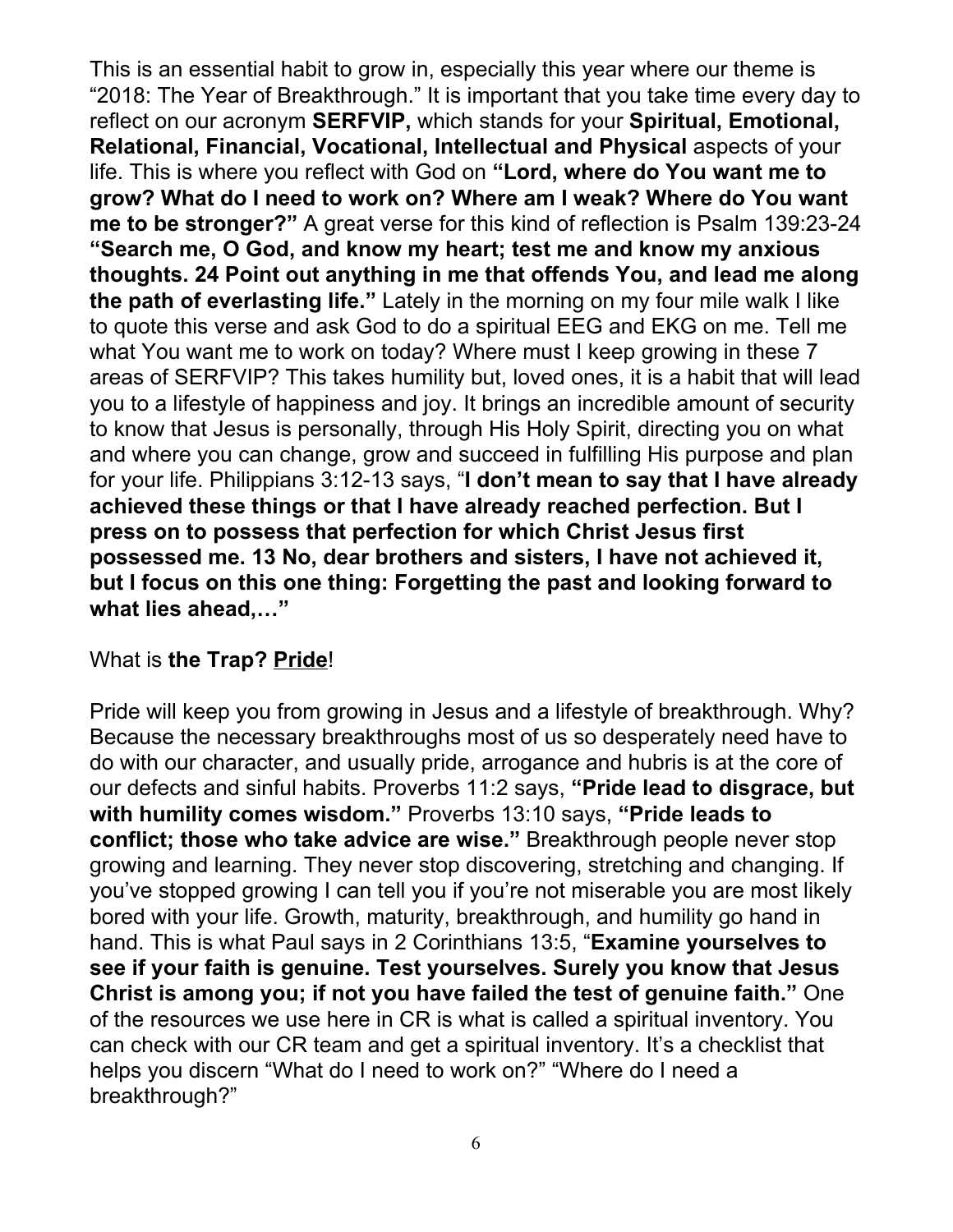# **V. Every day: Reach for the future, and forget what can't be changed**

This is an extremely important habit to experience the breakthroughs you're looking to Jesus for this year. Every day, forget what can't be changed and focus on the future. Not on the past. Your past is past. It's over. It's done. Forget what can't be changed and focus on the present and the future. I know that you have been hurt a lot in your past. Spiritual, Emotional, Relational and Mental health requires learning to let your past hurt go by learning to set boundaries on yourself and learn to forgive those who have hurt you. You can hold on to your pain and the memory or you can choose to be free and focused on the present and the future by forgiving and letting it go. Paul says in vv. 13-14, "**No, dear brothers and sisters, I have not achieved it, but I focus on this one thing: Forgetting the past and looking forward to what lies ahead, 14 I press on to reach the end of the race and receive the heavenly prize for which God, through Christ Jesus, is calling us."** When Paul says, "forgetting the past", he isn't promoting a denial of our past, but it is reckoning our past as not having any power over me now. In Paul's case forgetting means that what he once thought was so important he realizes that it was worthless. When it comes to holding grudges, it is one of the worst strategies you can utilize, because they sabotage your focus, strength, joy, and love. Please circle the phrase, "**I focus on this one thing…"**. Since you have a limited supply of energy I recommend you not waste any of it on the past and you channel all of your energy on the future that God has for you.

There are three traps to be on guard of in order to live a life of joy and happiness:

1) **Regret.** This is where you say I wish I had done things differently. Just don't get stuck in your past. Learn from your mistakes and make the adjustments now. 2) **Resentment.** Holding on to resentment is a very foolish behavior. It doesn't hurt anyone but yourself. For your own sake you must learn to forgive them. The trap of 3) **Tradition.** It's the famous seven last words. **We have always done it this way.** If you haven't noticed, things are changing around you at an alarming rate. Every day things change. In this year of BREAKTHROUGH one of the things every one of us have to be able to do is to be flexible and learn to lean into change, because it is coming. To experience **BREAKTHROUGH** is a choice. As you put these five habits into practice you will notice yourself gaining in your ability to experience the breakthroughs that you are believing for and praying for. This next Sunday we start our first Sunday of our 40 Day Spiritual Growth campaign for prayer. If you have not signed up